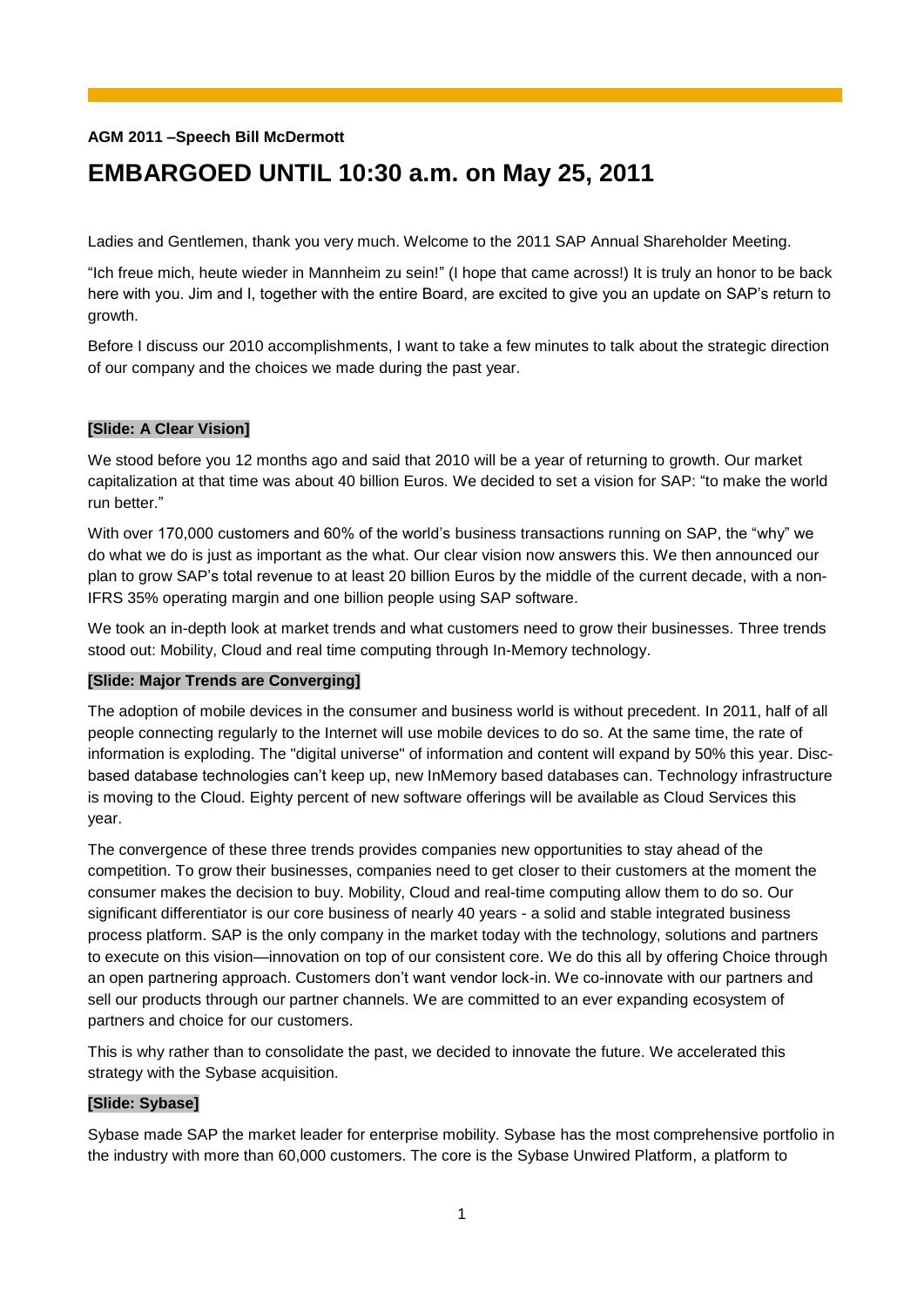develop mobile applications for any device. Afaria is a must-have solution for enterprises to manage access and security across devices. And Sybase 365 is a mobile messaging and mobile commerce infrastructure. Sybase 365 is the standard in the telecommunications industry for SMS. 1.5 billion messages are sent via Sybase every day.

Our decision to buy Sybase was not just based on Mobility. Sybase has a database business that is of strategic importance to SAP. As announced last week, SAP's core solutions will now run on Sybase's database, thus giving customers more choice. Their advanced columnar database Sybase IQ provides critical capabilities for our In-Memory solutions. And in growth markets like China, Sybase has an 18% market share and a robust channel. This is critical for SAP's future growth in China. The same is true for the Financial Services industry where 46 of the top 50 Global Banks and Securities firms use Sybase for complex event processing. With the Sybase acquisition, we now have a total 170,000 customers which provide many opportunities to cross-and up-sell SAP and Sybase solutions.

We decided to harness the innovation across both companies. We created a Mobile Business Unit under the leadership of John Chen, CEO of Sybase. We are sharing intellectual property that accelerates our delivery of new solutions such as HANA and mobility, and our sales teams have been working closely together to increase market share.

Sybase made a substantial financial contribution in just five months of 2010. Remember, we acquired Sybase in July and only began including its business results in August. Sybase contributed 329 million Euros to software and software-related service revenues last year, and 434 million Euros to SAP's total revenue. This is equal to 4 percentage points of SAP's 20% software and software-related service growth in 2010. On the bottom line, Sybase contributed more than 150 million Euros to SAP's operating income during the past year. Also, our cash position post-acquisition is formidable. We funded the acquisition with a mixture of existing liquidity, bank finance and capital market financing. Our corporate bonds and US Private Placements were substantially oversubscribed. The combination of strategic and financial value made Sybase a very good acquisition for SAP.

## **[Slide: SAPPHIRE NOW]**

We showcased our strategy last year at SAPPHIRE NOW, our largest customer event of the year. And we are just back from this year's event in Orlando, Florida, where we once again exceeded attendance goals and had the largest audience ever. Together with our sister events in Madrid and Beijing later this year, Sapphire will reach 100,000 customers and partners. The demand is higher than ever as not only customers and markets, but also employees, are inspired by our strategy and innovation.

Here is an example of a customer that is already using SAP's real time and mobile technologies to gain competitive advantage.

## **[Customer Video: BSH]**

This is the power of choice and innovation for our customers and for SAP.

## **[Slide: Our Brand Value at an All-Time High]**

While others cut back last year, we invested more than 2009 in our sales capacity, channels, and our brand. We launched a global, multi-channel campaign with the "Run Better" theme. Twenty-six iconic brands joined SAP for this campaign. Over the past ten years, we doubled our brand value and became the third most recognized German brand in the world. In fact, our brand value is at an all-time high. We challenged ourselves to re-invent how customers experience SAP. If you were here last year, you might notice a difference too.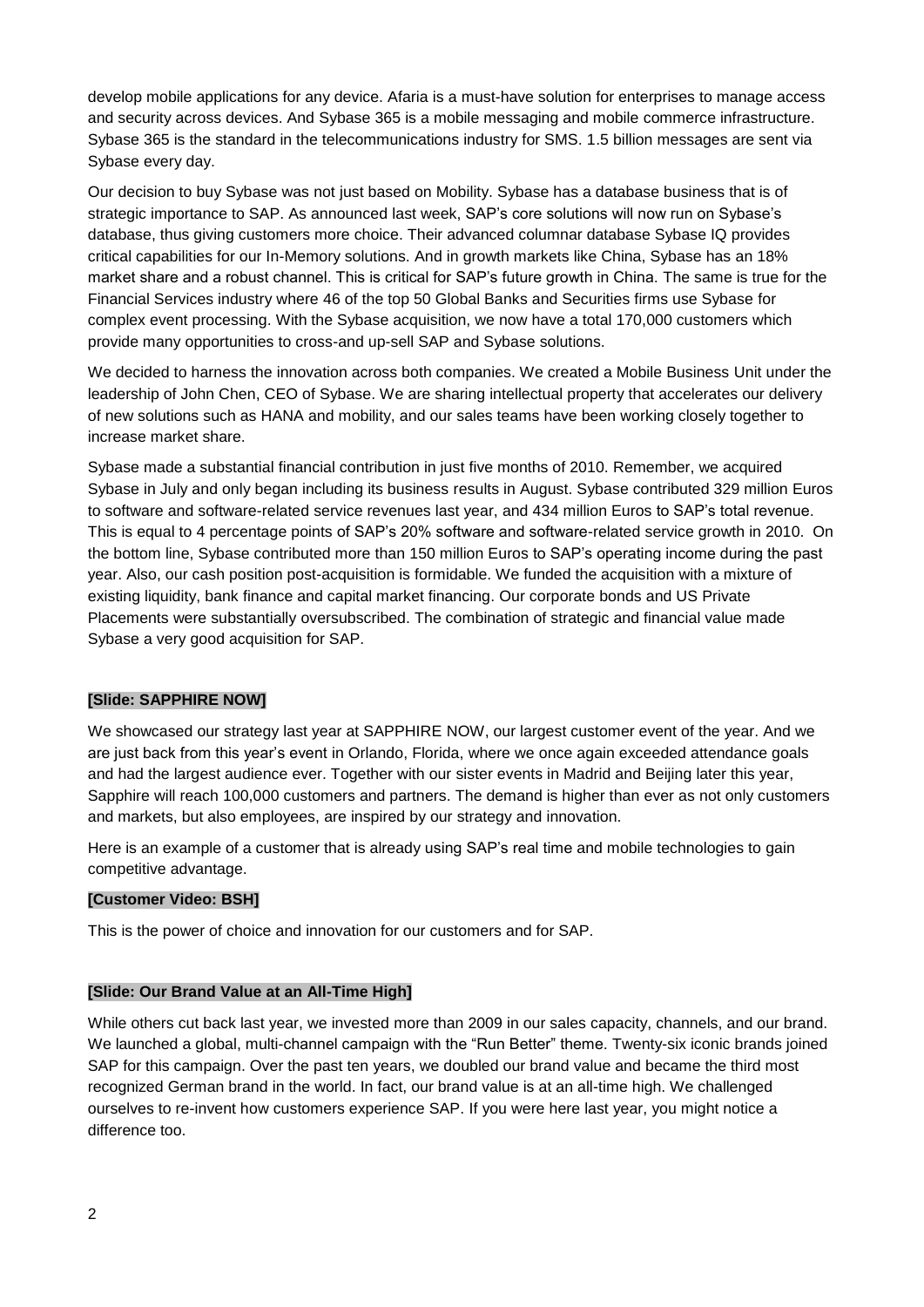### **[Slide: Performance 2010]**

Our double-digit revenue and operating profit growth in 2010 is an outcome of executing on our strategy. We are pleased to report that total revenues increased 17% to €12.54 billion in 2010. We grew our software and software-related service revenue 20% to €9.9 billion (13% on a constant currency basis). This was mainly driven by increased software revenue up 25% to €3.27 billion (16% at constant currency) and increased support revenue of 17% to €6.2 billion, (11% at constant currency). Revenue growth and our effective cost management enabled us to widen our non-IFRS operating margin by 3.1 percentage points to 30.5% at constant currencies, confirming our expectations for 2010. At €2.7 billion, we posted the highest non-IFRS profit after tax in the company's history.

The performance of our business across all solutions, industries and regions was impressive. High growth markets, the BRIC countries in particular, saw 70% year-over-year gains in software revenue. In the last quarter of 2010, we delivered the largest Q4 in the history of SAP AG with €1.5 billion in software sales, an increase of 35% over the same quarter in 2009. The number of deals increased nearly 40% year-over-year by using all channels, direct, inside sales and our partner channels.

## **[Slide: SAP Share Price]**

Our market capitalization is 10 Billion Euro higher than at the last Annual Shareholder meeting. The SAP stock gained more than 30% since January 1 2010. We outperformed the DAX by more than 10 percentage points and EURO STOXX 50 by more than 30 percentage points. All good news for you.

All financial data we provide today is non-IFRS numbers. We focus on non-IFRS figures for internal management purposes, the communication of our guidance, and the reporting of our actual performance against competitors.

## **[Slide: TomorrowNow (TN) Litigation]**

As you know, Oracle sued SAP AG, SAP America and its subsidiary TomorrowNow in March 2007. Despite efforts to bring the case to resolution earlier, it went to trial in November 2010 and the jury returned a damages verdict amounting to US\$1.3 billion in favor of Oracle.

As stated in court, we regret the actions of TomorrowNow, have shut down the company, accepted liability, and been willing to fairly compensate Oracle. However, we believe this compensation must be reasonable and connected to reality and the law.

As a result, SAP filed post trial motions, arguing that the jury's verdict based on the license theory should be set aside and that damages should be based on lost profits and infringer's profits, in a range between \$28 million US to \$408 million US. These are the profit damage calculations offered by each side's expert witness. The court has set a hearing on the post trial motions for July 13.

Following IFRS reporting rules, we had to make an accrual of €981 million for the TomorrowNow lawsuit. After taking finance costs and tax deductibility into account, the net impact was €616 million.

Nevertheless, we were able to increase our full-year 2010 IFRS profit after tax by 4% to over €1.8 billion. In addition, the price of our share performed extraordinarily well. Given these solid results and our strong liquidity, the costs from the TomorrowNow litigation will not affect the dividend. Instead we recommend the dividend be increased by 20% to €0.60. You will be asked to vote on this later in the shareholder meeting.

The members of the Executive Board understand that our shareholders have an increased need for information about this case – especially in light of the verdict.

We perceive the countermotions submitted by Deutsche Schutzvereinigung für Wertpapierbesitz (DSW) to postpone the formal approval of the actions of the members of the Executive and Supervisory Board – items 3 and 4 on today's agenda – to be an expression of this need for information.